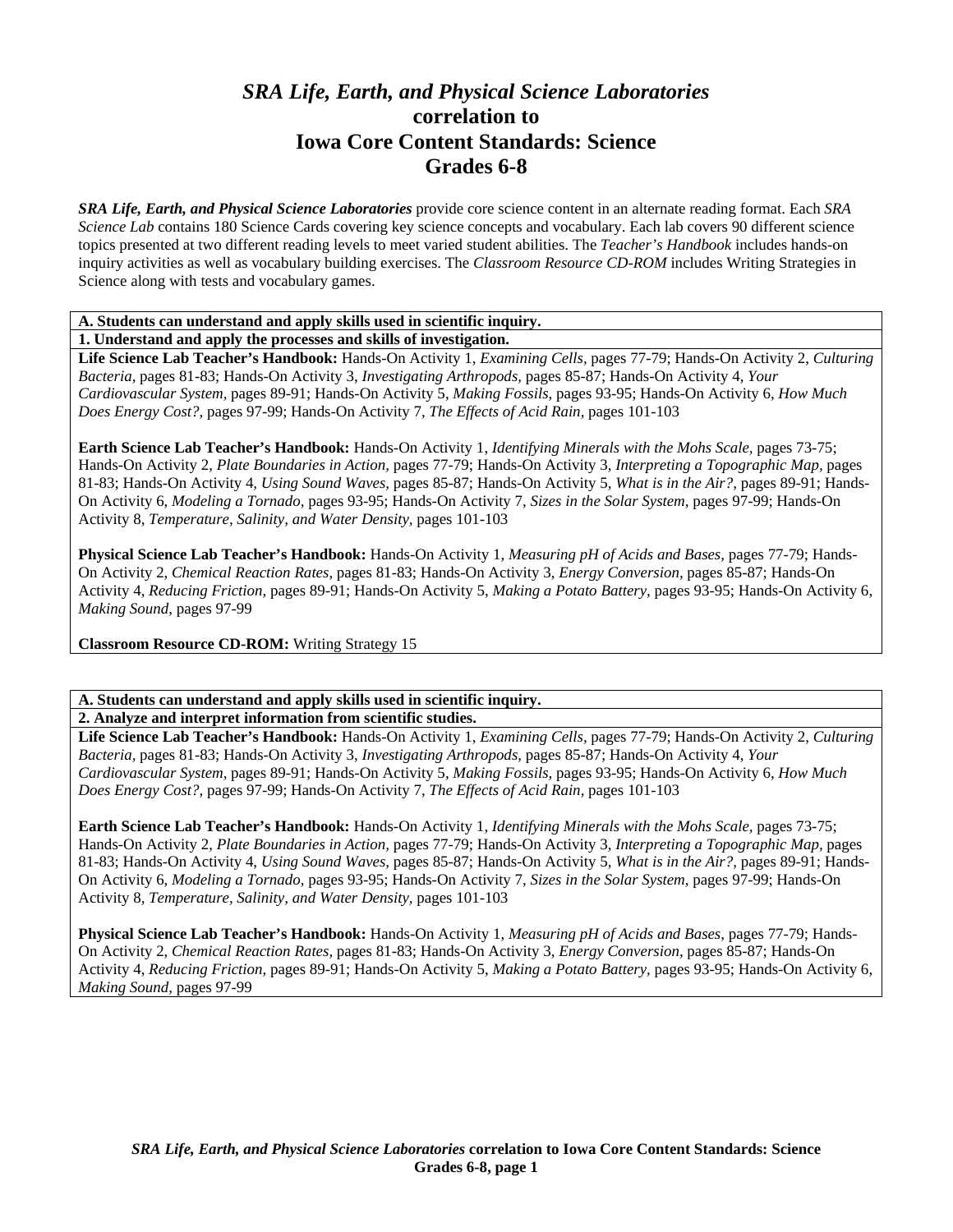**B. Students can understand concepts and relationships in life science.** 

**1. Understand the structure of living things.** 

Life Science Lab, Level A: Cards 4, 5, 6, 7, 8, 9, 10, 11, 12, 13, 14, 15, 16, 17, 18, 19, 20, 21, 22, 23, 25, 26, 27, 28, 29, 30, 31, 32, 33, 34, 35, 36, 37, 38, 39, 40, 41, 44, 47, 58

Life Science Lab, Level B: Cards 4, 5, 6, 7, 8, 9, 10, 11, 12, 13, 14, 15, 16, 17, 18, 19, 20, 21, 22, 23, 25, 26, 27, 28, 29, 30, 31, 32, 33, 34, 35, 36, 37, 38, 39, 40, 41, 44, 47, 58

**Life Science Lab Teacher's Handbook:** Hands-On Activity 1, *Examining Cells,* pages 77-79; Hands-On Activity 2, *Culturing Bacteria,* pages 81-83; Hands-On Activity 3, *Investigating Arthropods,* pages 85-87; Hands-On Activity 4, *Your Cardiovascular System,* pages 89-91

**B. Students can understand concepts and relationships in life science.** 

**2. Describe and understand life cycles.** 

Life Science Lab, Level A: Cards 10, 11, 12, 15, 18, 19, 20, 21, 22, 32, 40, 58, 60, 61, 62, 63 **Life Science Lab, Level B:** Cards 10, 11, 12, 15, 18, 19, 20, 21, 22, 32, 40, 58, 60, 61, 62, 63

**B. Students can understand concepts and relationships in life science.** 

**3. Identify and explain the roles of environmental interactions and adaptations.**  Life Science Lab, Level A: Cards 23, 41, 70, 71, 72, 73, 74, 75, 76, 77, 78, 79, 80, 81, 82, 83, 84, 85, 86, 87, 88, 89, 90 Life Science Lab, Level B: Cards 23, 41, 70, 71, 72, 73, 74, 75, 76, 77, 78, 79, 80, 81, 82, 83, 84, 85, 86, 87, 88, 89, 90 **Life Science Lab Teacher's Handbook:** Hands-On Activity 6, *How Much Does Energy Cost?,* pages 97-99; Hands-On Activity 7, *The Effects of Acid Rain,* pages 101-103

**C. Students can understand concepts and relationships in Earth/space science.** 

**1. Describe and understand Earth's composition and structure.** 

**Earth Science Lab, Level A:** Cards 1, 2, 3, 4, 5, 6, 7, 8, 21, 23, 30, 34, 35, 36, 37, 82, 83, 84, 87, 88, 90 **Earth Science Lab, Level B:** Cards 1, 2, 3, 4, 5, 6, 7, 8, 21, 23, 30, 34, 35, 36, 37, 82, 83, 84, 87, 88, 90 **Earth Science Lab Teacher's Handbook:** Hands-On Activity 1, *Identifying Minerals with the Mohs Scale,* pages 73-75; Hands-On Activity 3, *Interpreting a Topographic Map,* pages 81-83; Hands-On Activity 4, *Using Sound Waves,* pages 85-87; Hands-On Activity 8, *Temperature, Salinity, and Water Density,* pages 101-103

**C. Students can understand concepts and relationships in Earth/space science.** 

**2. Identify and explain changes in and around Earth.** 

**Earth Science Lab, Level A:** Cards 9, 10, 11, 12, 13, 14, 15, 16, 17, 22, 24, 25, 26, 27, 28, 29, 32, 33, 38, 39, 40, 41, 42, 43, 44, 45, 46, 47, 48, 49, 52, 53, 54, 55, 56, 57, 58, 59, 60, 61, 86, 87, 88

**Earth Science Lab, Level B:** Cards 9, 10, 11, 12, 13, 14, 15, 16, 17, 22, 24, 25, 26, 27, 28, 29, 32, 33, 38, 39, 40, 41, 42, 43, 44, 45, 46, 47, 48, 49, 52, 53, 54, 55, 56, 57, 58, 59, 60, 61, 86, 87, 88

**Earth Science Lab Teacher's Handbook:** Hands-On Activity 2, *Plate Boundaries in Action,* pages 77-79; Hands-On Activity 5, *What is in the Air?,* pages 89-91; Hands-On Activity 6, *Modeling a Tornado,* pages 93-95

**C. Students can understand concepts and relationships in Earth/space science.** 

**3. Understand concepts and relationships of the universe.** 

**Earth Science Lab, Level A:** Cards 62, 63, 64, 65, 66, 67, 68, 69, 70, 71, 72, 73, 74, 75, 76, 77, 78, 79, 80, 81 **Earth Science Lab, Level B:** Cards 62, 63, 64, 65, 66, 67, 68, 69, 70, 71, 72, 73, 74, 75, 76, 77, 78, 79, 80, 81 **Earth Science Lab Teacher's Handbook:** Hands-On Activity 7, *Sizes in the Solar System,* pages 97-99